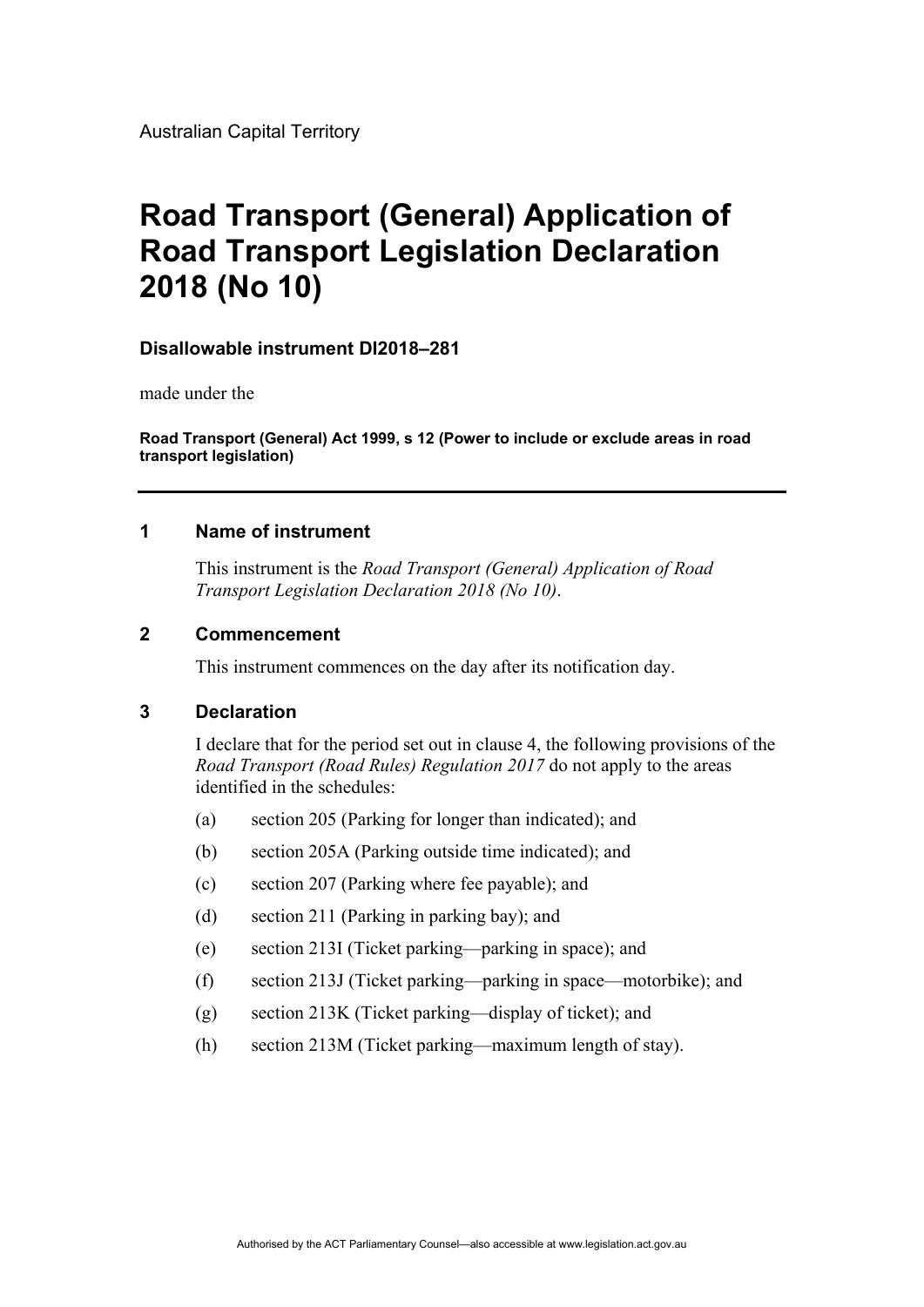## **4 Period of effect of declaration**

The declaration has effect during the following periods:

- (a) The declaration has effect in the areas identified in schedule 1 during the period commencing at 6:00am on Friday, 23 November 2018 and ending at 11:59pm on Sunday, 25 November 2018.
- (b) The declaration has effect in the areas identified in schedule 2 during the period commencing at 6:00am on Saturday, 24 November 2018 and ending at 11:59pm on Saturday, 24 November 2018.

# **5 Expiry**

This instrument expires on 26 November 2018.

Mick Gentleman MLA Minister for Planning and Land Management 21 November 2018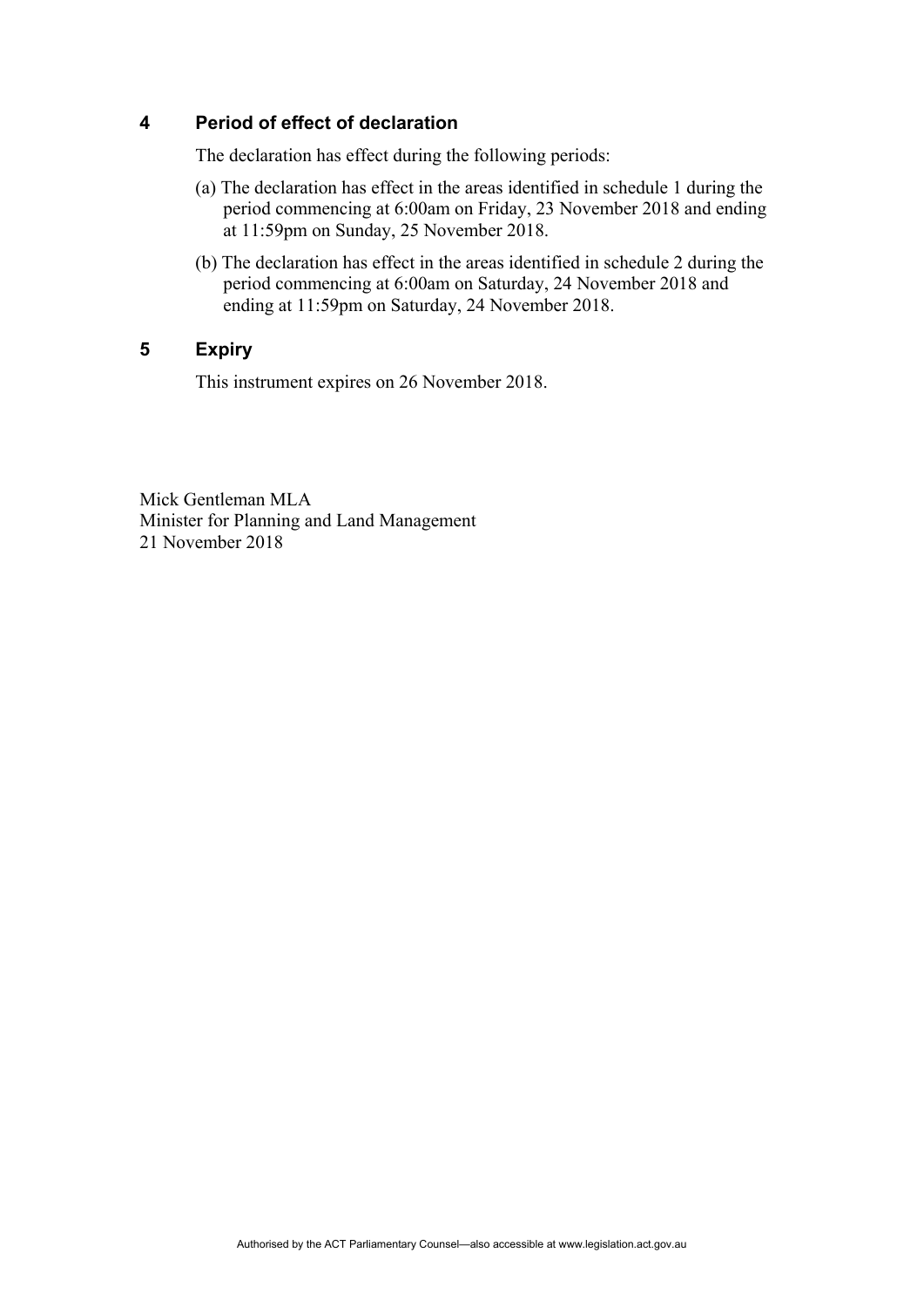#### **Schedule 1 - Road and road related areas where specified road transport legislation is to be disapplied for South Fest**

(see clauses 3 and 4)

The parking area where specified parking rules are suspended for South Fest are the areas shown within the dark solid lines.